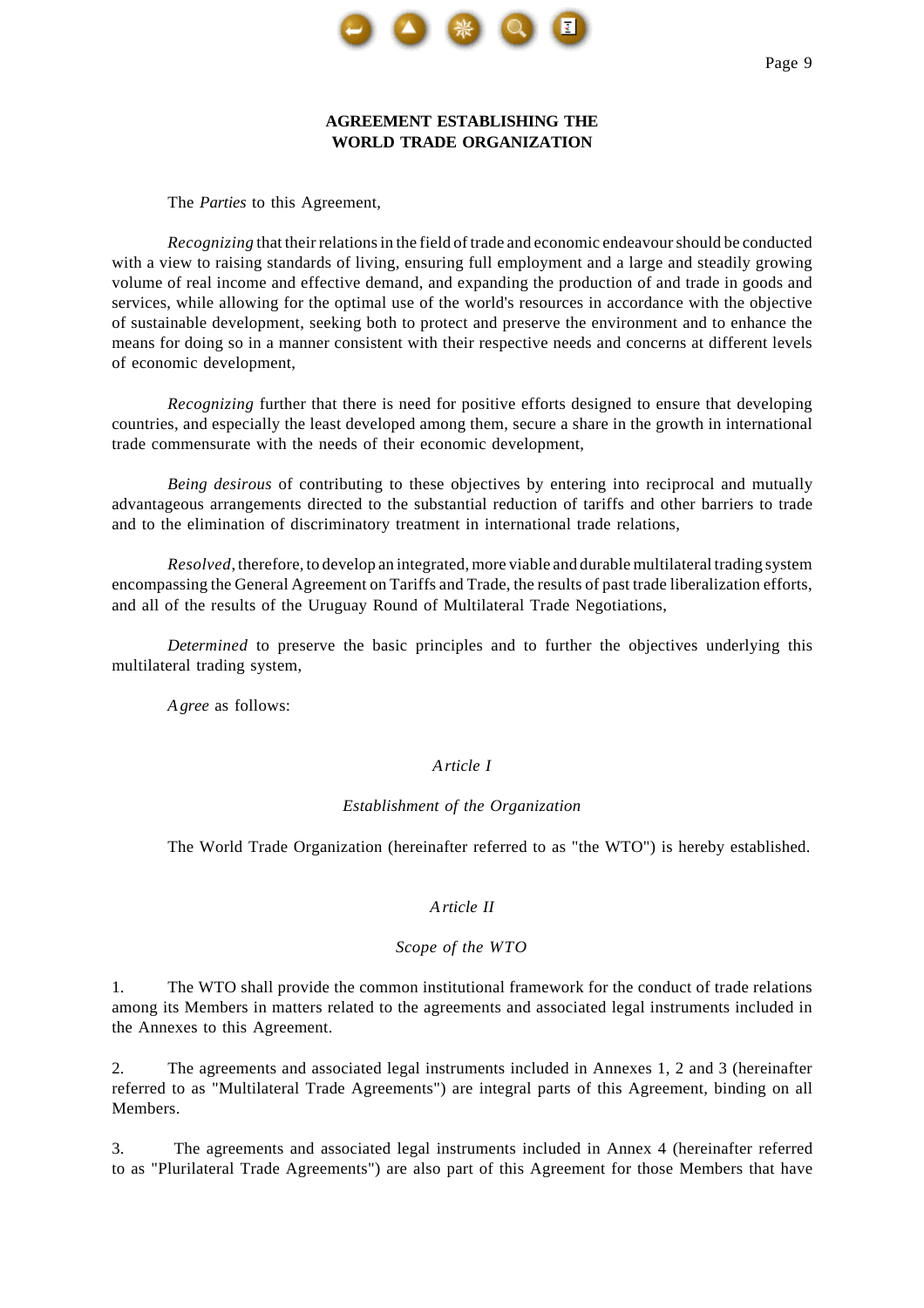accepted them, and are binding on those Members. The Plurilateral Trade Agreements do not create either obligations or rights for Members that have not accepted them.

4. The General Agreement on Tariffs and Trade 1994 as specified in Annex 1A (hereinafter referred to as "GATT 1994") is legally distinct from the General Agreement on Tariffs and Trade, dated 30 October 1947, annexed to the Final Act Adopted at the Conclusion of the Second Session of the Preparatory Committee of the United Nations Conference on Trade and Employment, as subsequently rectified, amended or modified (hereinafter referred to as "GATT 1947").

# *Article III*

# *Functions of the WTO*

1. The WTO shall facilitate the implementation, administration and operation, and further the objectives, of this Agreement and of the Multilateral Trade Agreements, and shall also provide the framework for the implementation, administration and operation of the Plurilateral Trade Agreements.

2. The WTO shall provide the forum for negotiations among its Members concerning their multilateral trade relations in matters dealt with under the agreements in the Annexes to this Agreement. The WTO may also provide a forum for further negotiations among its Members concerning their multilateral trade relations, and a framework for the implementation of the results of such negotiations, as may be decided by the Ministerial Conference.

3. The WTO shall administer the Understanding on Rules and Procedures Governing the Settlement of Disputes (hereinafter referred to as the "Dispute Settlement Understanding" or "DSU") in Annex 2 to this Agreement.

4. The WTO shall administer the Trade Policy Review Mechanism (hereinafter referred to as the "TPRM") provided for in Annex 3 to this Agreement.

5. With a view to achieving greater coherence in global economic policy-making, the WTO shall cooperate, as appropriate, with the International Monetary Fund and with the International Bank for Reconstruction and Development and its affiliated agencies.

# *Article IV*

# *Structure of the WTO*

1. There shall be a Ministerial Conference composed of representatives of all the Members, which shall meet at least once every two years. The Ministerial Conference shall carry out the functions of the WTO and take actions necessary to this effect. The Ministerial Conference shall have the authority to take decisions on all matters under any of the Multilateral Trade Agreements, if so requested by a Member, in accordance with the specific requirements for decision-making in this Agreement and in the relevant Multilateral Trade Agreement.

2. There shall be a General Council composed of representatives of all the Members, which shall meet as appropriate. In the intervals between meetings of the Ministerial Conference, its functions shall be conducted by the General Council. The General Council shall also carry out the functions assigned to it by this Agreement. The General Council shall establish its rules of procedure and approve the rules of procedure for the Committees provided for in paragraph 7.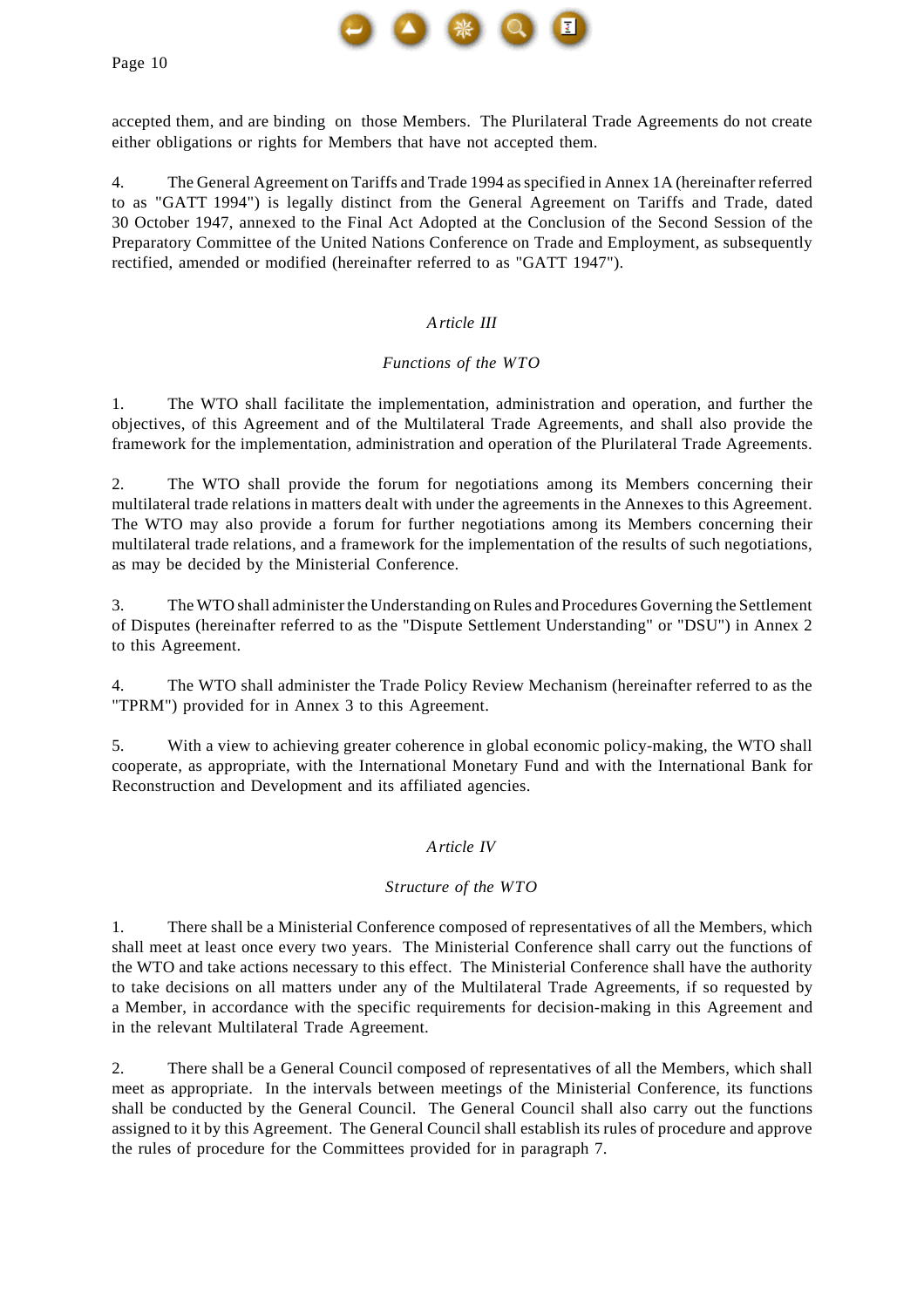3. The General Council shall convene as appropriate to discharge the responsibilities of the Dispute Settlement Body provided for in the Dispute Settlement Understanding. The Dispute Settlement Body may have its own chairman and shall establish such rules of procedure as it deems necessary for the fulfilment of those responsibilities.

4. The General Council shall convene as appropriate to discharge the responsibilities of the Trade Policy Review Body provided for in the TPRM. The Trade Policy Review Body may have its own chairman and shall establish such rules of procedure as it deems necessary for the fulfilment of those responsibilities.

5. There shall be a Council for Trade in Goods, a Council for Trade in Services and a Council for Trade-Related Aspects of Intellectual Property Rights (hereinafter referred to as the "Council for TRIPS"), which shall operate under the general guidance of the General Council. The Council for Trade in Goods shall oversee the functioning of the Multilateral Trade Agreements in Annex 1A. The Council for Trade in Services shall oversee the functioning of the General Agreement on Trade in Services (hereinafter referred to as "GATS"). The Council for TRIPS shall oversee the functioning of the Agreement on Trade-Related Aspects of Intellectual Property Rights (hereinafter referred to as the "Agreement on TRIPS"). These Councils shall carry out the functions assigned to them by their respective agreements and by the General Council. They shall establish their respective rules of procedure subject to the approval of the General Council. Membership in these Councils shall be open to representatives of all Members. These Councils shall meet as necessary to carry out their functions.

6. The Council for Trade in Goods, the Council for Trade in Services and the Council for TRIPS shall establish subsidiary bodies as required. These subsidiary bodies shall establish their respective rules of procedure subject to the approval of their respective Councils.

7. The Ministerial Conference shall establish a Committee on Trade and Development, a Committee on Balance-of-Payments Restrictions and a Committee on Budget, Finance and Administration, which shall carry out the functions assigned to them by this Agreement and by the Multilateral Trade Agreements, and any additional functions assigned to them by the General Council, and may establish such additional Committees with such functions as it may deem appropriate. As part of its functions, the Committee on Trade and Development shall periodically review the special provisions in the Multilateral Trade Agreements in favour of the least-developed country Members and report to the General Council for appropriate action. Membership in these Committees shall be open to representatives of all Members.

8. The bodies provided for under the Plurilateral Trade Agreements shall carry out the functions assigned to them under those Agreements and shall operate within the institutional framework of the WTO. These bodies shall keep the General Council informed of their activities on a regular basis.

# *Article V*

# *Relations with Other Organizations*

1. The General Council shall make appropriate arrangements for effective cooperation with other intergovernmental organizations that have responsibilities related to those of the WTO.

2. The General Council may make appropriate arrangements for consultation and cooperation with non-governmental organizations concerned with matters related to those of the WTO.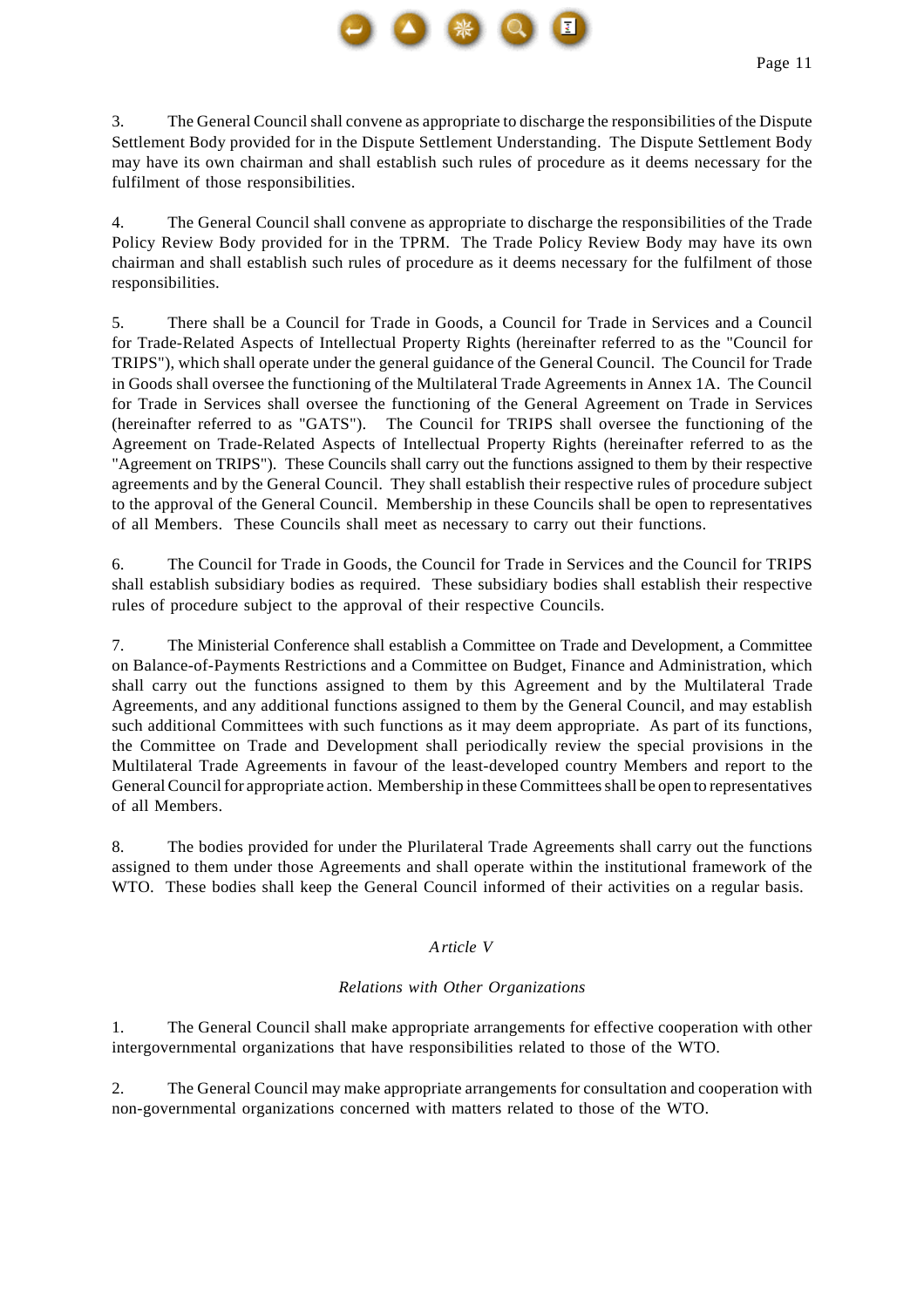### *Article VI*

### *The Secretariat*

1. There shall be a Secretariat of the WTO (hereinafter referred to as "the Secretariat") headed by a Director-General.

2. The Ministerial Conference shall appoint the Director-General and adopt regulations setting out the powers, duties, conditions of service and term of office of the Director-General.

3. The Director-General shall appoint the members of the staff of the Secretariat and determine their duties and conditions of service in accordance with regulations adopted by the Ministerial Conference.

4. The responsibilities of the Director-General and of the staff of the Secretariat shall be exclusively international in character. In the discharge of their duties, the Director-General and the staff of the Secretariat shall not seek or accept instructions from any government or any other authority external to the WTO. They shall refrain from any action which might adversely reflect on their position as international officials. The Members of the WTO shall respect the international character of the responsibilities of the Director-General and of the staff of the Secretariat and shall not seek to influence them in the discharge of their duties.

# *Article VII*

# *Budget and Contributions*

1. The Director-General shall present to the Committee on Budget, Finance and Administration the annual budget estimate and financial statement of the WTO. The Committee on Budget, Finance and Administration shall review the annual budget estimate and the financial statement presented by the Director-General and make recommendations thereon to the General Council. The annual budget estimate shall be subject to approval by the General Council.

2. The Committee on Budget, Finance and Administration shall propose to the General Council financial regulations which shall include provisions setting out:

- (a) the scale of contributions apportioning the expenses of the WTO among its Members; and
- (b) the measures to be taken in respect of Members in arrears.

The financial regulations shall be based, as far as practicable, on the regulations and practices of GATT 1947.

3. The General Council shall adopt the financial regulations and the annual budget estimate by a two-thirds majority comprising more than half of the Members of the WTO.

4. Each Member shall promptly contribute to the WTO its share in the expenses of the WTO in accordance with the financial regulations adopted by the General Council.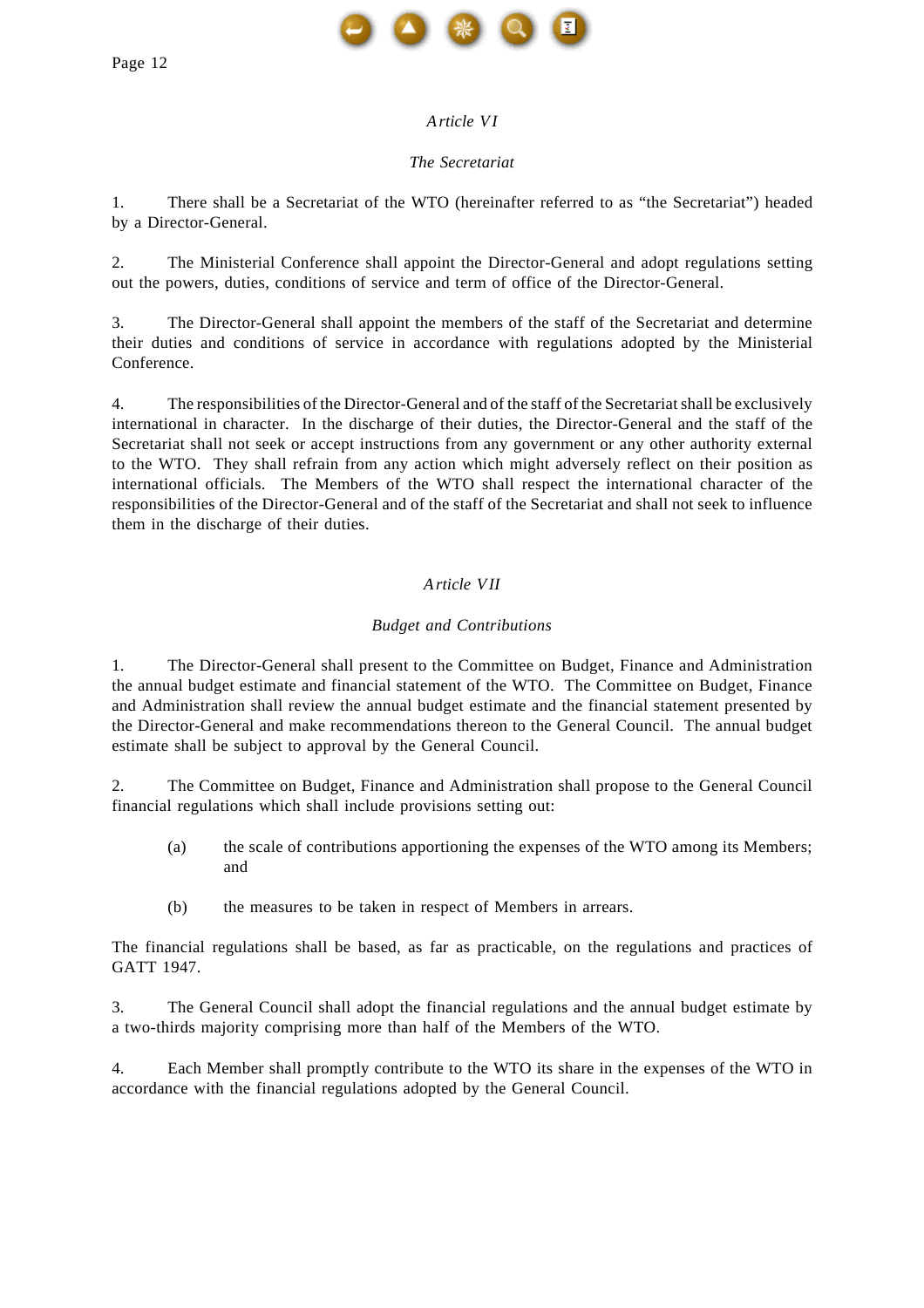#### *Article VIII*

### *Status of the WTO*

1. The WTO shall have legal personality, and shall be accorded by each of its Members such legal capacity as may be necessary for the exercise of its functions.

2. The WTO shall be accorded by each of its Members such privileges and immunities as are necessary for the exercise of its functions.

3. The officials of the WTO and the representatives of the Members shall similarly be accorded by each of its Members such privileges and immunities as are necessary for the independent exercise of their functions in connection with the WTO.

4. The privileges and immunities to be accorded by a Member to the WTO, its officials, and the representatives of its Members shall be similar to the privileges and immunities stipulated in the Convention on the Privileges and Immunities of the Specialized Agencies, approved by the General Assembly of the United Nations on 21 November 1947.

5. The WTO may conclude a headquarters agreement.

l

# *Article IX*

# *Decision-Making*

1. The WTO shall continue the practice of decision-making by consensus followed under GATT 1947.<sup>1</sup> Except as otherwise provided, where a decision cannot be arrived at by consensus, the matter at issue shall be decided by voting. At meetings of the Ministerial Conference and the General Council, each Member of the WTO shall have one vote. Where the European Communities exercise their right to vote, they shall have a number of votes equal to the number of their member States<sup>2</sup> which are Members of the WTO. Decisions of the Ministerial Conference and the General Council shall be taken by a majority of the votes cast, unless otherwise provided in this Agreement or in the relevant Multilateral Trade Agreement.<sup>3</sup>

2. The Ministerial Conference and the General Council shall have the exclusive authority to adopt interpretations of this Agreement and of the Multilateral Trade Agreements. In the case of an interpretation of a Multilateral Trade Agreement in Annex 1, they shall exercise their authority on the basis of a recommendation by the Council overseeing the functioning of that Agreement. The decision to adopt an interpretation shall be taken by a three-fourths majority of the Members. This paragraph shall not be used in a manner that would undermine the amendment provisions in Article X.

3. In exceptional circumstances, the Ministerial Conference may decide to waive an obligation imposed on a Member by this Agreement or any of the Multilateral Trade Agreements, provided that

<sup>&</sup>lt;sup>1</sup>The body concerned shall be deemed to have decided by consensus on a matter submitted for its consideration, if no Member, present at the meeting when the decision is taken, formally objects to the proposed decision.

<sup>&</sup>lt;sup>2</sup>The number of votes of the European Communities and their member States shall in no case exceed the number of the member States of the European Communities.

<sup>3</sup>Decisions by the General Council when convened as the Dispute Settlement Body shall be taken only in accordance with the provisions of paragraph 4 of Article 2 of the Dispute Settlement Understanding.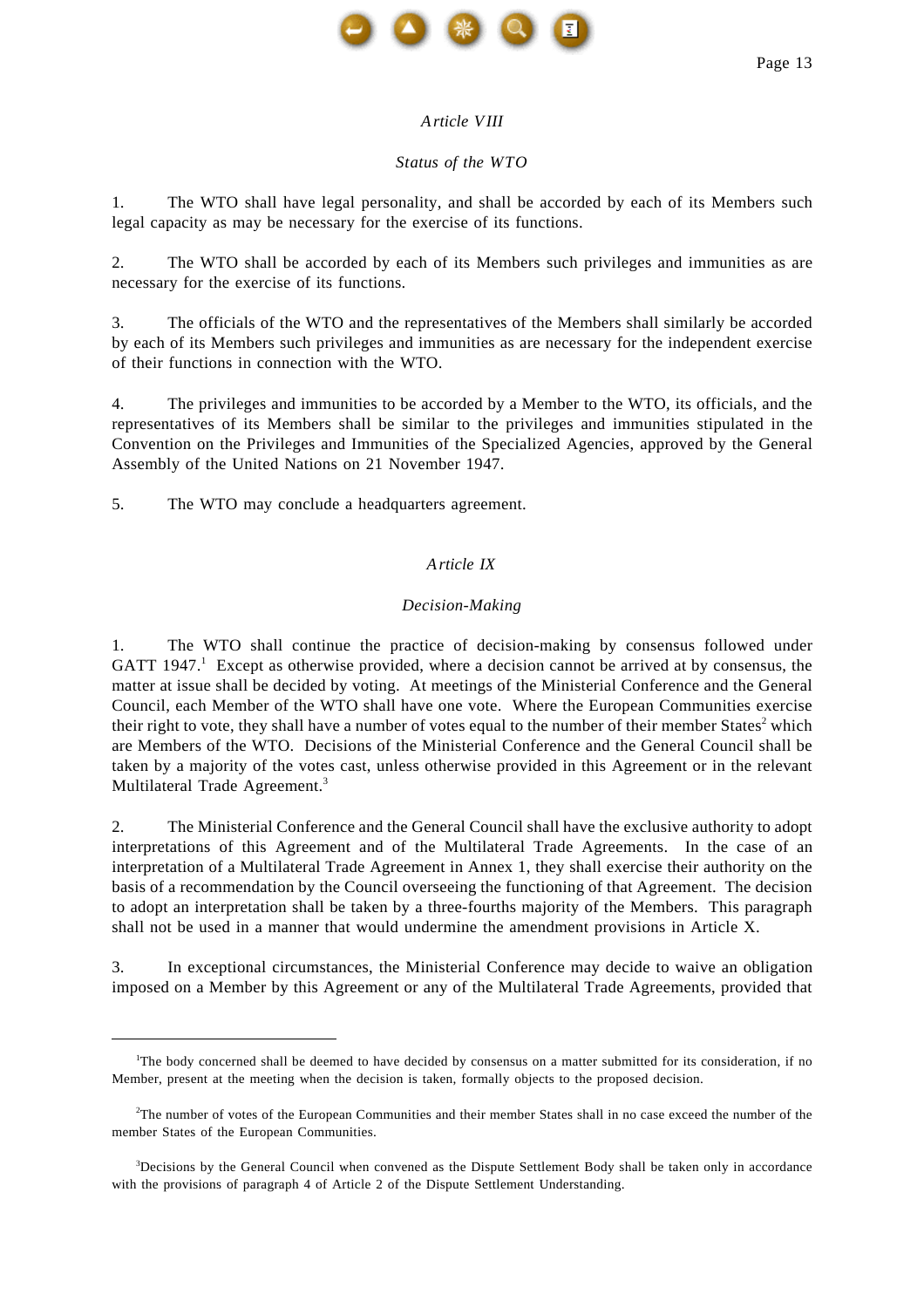any such decision shall be taken by three fourths<sup>4</sup> of the Members unless otherwise provided for in this paragraph.

- (a) A request for a waiver concerning this Agreement shall be submitted to the Ministerial Conference for consideration pursuant to the practice of decision-making by consensus. The Ministerial Conference shall establish a time-period, which shall not exceed 90 days, to consider the request. If consensus is not reached during the time-period, any decision to grant a waiver shall be taken by three fourths<sup>4</sup> of the Members.
- (b) A request for a waiver concerning the Multilateral Trade Agreements in Annexes 1A or 1B or 1C and their annexes shall be submitted initially to the Council for Trade in Goods, the Council for Trade in Services or the Council for TRIPS, respectively, for consideration during a time-period which shall not exceed 90 days. At the end of the time-period, the relevant Council shall submit a report to the Ministerial Conference.

4. A decision by the Ministerial Conference granting a waiver shall state the exceptional circumstances justifying the decision, the terms and conditions governing the application of the waiver, and the date on which the waiver shall terminate. Any waiver granted for a period of more than one year shall be reviewed by the Ministerial Conference not later than one year after it is granted, and thereafter annually until the waiver terminates. In each review, the Ministerial Conference shall examine whether the exceptional circumstances justifying the waiver still exist and whether the terms and conditions attached to the waiver have been met. The Ministerial Conference, on the basis of the annual review, may extend, modify or terminate the waiver.

5. Decisions under a Plurilateral Trade Agreement, including any decisions on interpretations and waivers, shall be governed by the provisions of that Agreement.

#### *Article X*

#### *Amendment*s

1. Any Member of the WTO may initiate a proposal to amend the provisions of this Agreement or the Multilateral Trade Agreements in Annex 1 by submitting such proposal to the Ministerial Conference. The Councils listed in paragraph 5 of Article IV may also submit to the Ministerial Conference proposals to amend the provisions of the corresponding Multilateral Trade Agreements in Annex 1 the functioning of which they oversee. Unless the Ministerial Conference decides on a longer period, for a period of 90 days after the proposal has been tabled formally at the Ministerial Conference any decision by the Ministerial Conference to submit the proposed amendment to the Members for acceptance shall be taken by consensus. Unless the provisions of paragraphs 2, 5 or 6 apply, that decision shall specify whether the provisions of paragraphs 3 or 4 shall apply. If consensus is reached, the Ministerial Conference shall forthwith submit the proposed amendment to the Members for acceptance. If consensus is not reached at a meeting of the Ministerial Conference within the established period, the Ministerial Conference shall decide by a two-thirds majority of the Members whether to submit the proposed amendment to the Members for acceptance. Except as provided in paragraphs 2, 5 and 6, the provisions of paragraph 3 shall apply to the proposed amendment, unless the Ministerial Conference decides by a three-fourths majority of the Members that the provisions of paragraph 4 shall apply.

2. Amendments to the provisions of this Article and to the provisions of the following Articles shall take effect only upon acceptance by all Members:

 $\overline{a}$ 

<sup>4</sup>A decision to grant a waiver in respect of any obligation subject to a transition period or a period for staged implementation that the requesting Member has not performed by the end of the relevant period shall be taken only by consensus.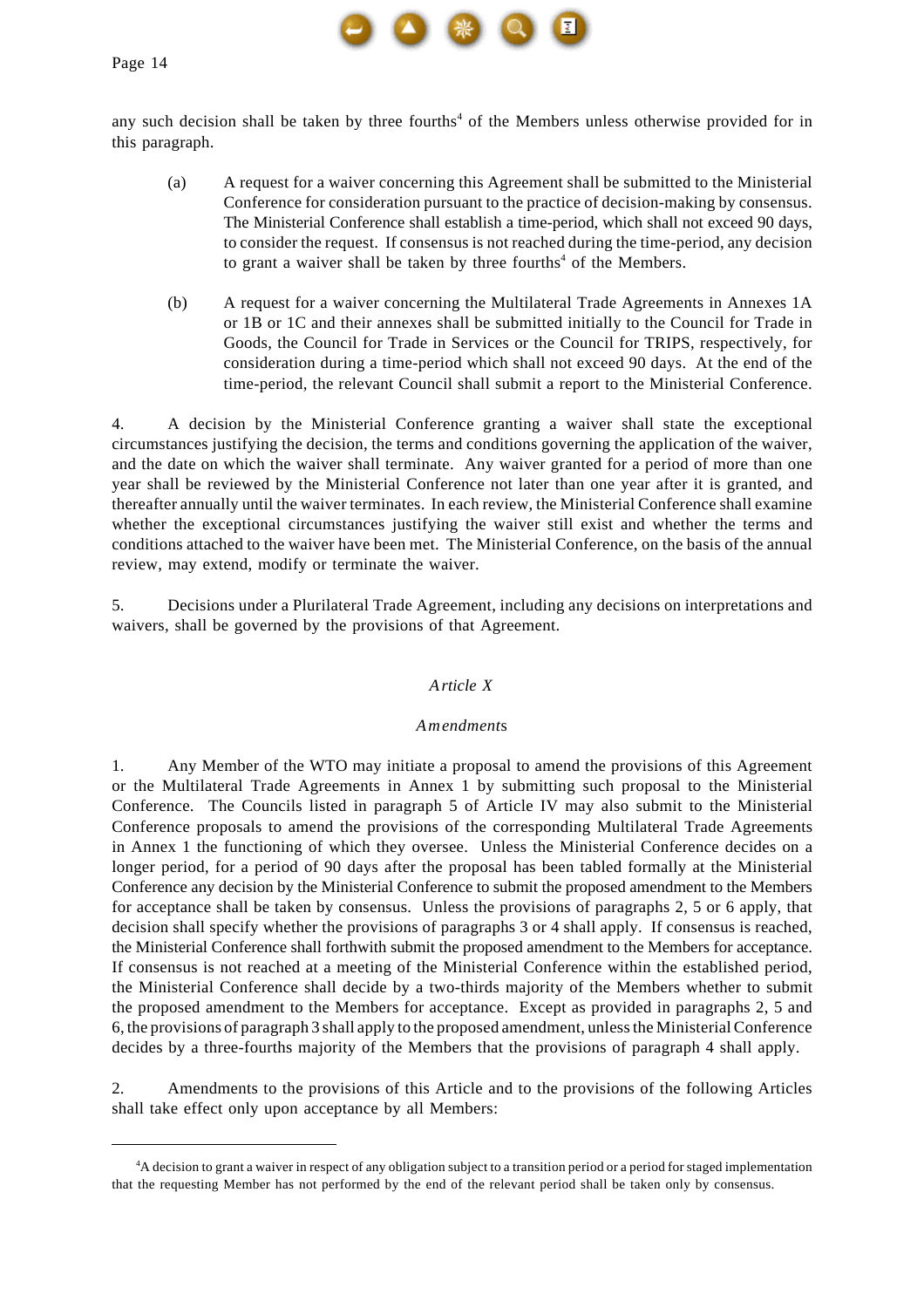Article IX of this Agreement; Articles I and II of GATT 1994; Article II:1 of GATS; Article 4 of the Agreement on TRIPS.

3. Amendments to provisions of this Agreement, or of the Multilateral Trade Agreements in Annexes 1A and 1C, other than those listed in paragraphs 2 and 6, of a nature that would alter the rights and obligations of the Members, shall take effect for the Members that have accepted them upon acceptance by two thirds of the Members and thereafter for each other Member upon acceptance by it. The Ministerial Conference may decide by a three-fourths majority of the Members that any amendment made effective under this paragraph is of such a nature that any Member which has not accepted it within a period specified by the Ministerial Conference in each case shall be free to withdraw from the WTO or to remain a Member with the consent of the Ministerial Conference.

4. Amendments to provisions of this Agreement or of the Multilateral Trade Agreements in Annexes 1A and 1C, other than those listed in paragraphs 2 and 6, of a nature that would not alter the rights and obligations of the Members, shall take effect for all Members upon acceptance by two thirds of the Members.

5. Except as provided in paragraph 2 above, amendments to Parts I, II and III of GATS and the respective annexes shall take effect for the Members that have accepted them upon acceptance by two thirds of the Members and thereafter for each Member upon acceptance by it. The Ministerial Conference may decide by a three-fourths majority of the Members that any amendment made effective under the preceding provision is of such a nature that any Member which has not accepted it within a period specified by the Ministerial Conference in each case shall be free to withdraw from the WTO or to remain a Member with the consent of the Ministerial Conference. Amendments to Parts IV, V and VI of GATS and the respective annexes shall take effect for all Members upon acceptance by two thirds of the Members.

6. Notwithstanding the other provisions of this Article, amendments to the Agreement on TRIPS meeting the requirements of paragraph 2 of Article 71 thereof may be adopted by the Ministerial Conference without further formal acceptance process.

7. Any Member accepting an amendment to this Agreement or to a Multilateral Trade Agreement in Annex 1 shall deposit an instrument of acceptance with the Director-General of the WTO within the period of acceptance specified by the Ministerial Conference.

8. Any Member of the WTO may initiate a proposal to amend the provisions of the Multilateral Trade Agreements in Annexes 2 and 3 by submitting such proposal to the Ministerial Conference. The decision to approve amendments to the Multilateral Trade Agreement in Annex 2 shall be made by consensus and these amendments shall take effect for all Members upon approval by the Ministerial Conference. Decisions to approve amendments to the Multilateral Trade Agreement in Annex 3 shall take effect for all Members upon approval by the Ministerial Conference.

9. The Ministerial Conference, upon the request of the Members parties to a trade agreement, may decide exclusively by consensus to add that agreement to Annex 4. The Ministerial Conference, upon the request of the Members parties to a Plurilateral Trade Agreement, may decide to delete that Agreement from Annex 4.

10. Amendments to a Plurilateral Trade Agreement shall be governed by the provisions of that Agreement.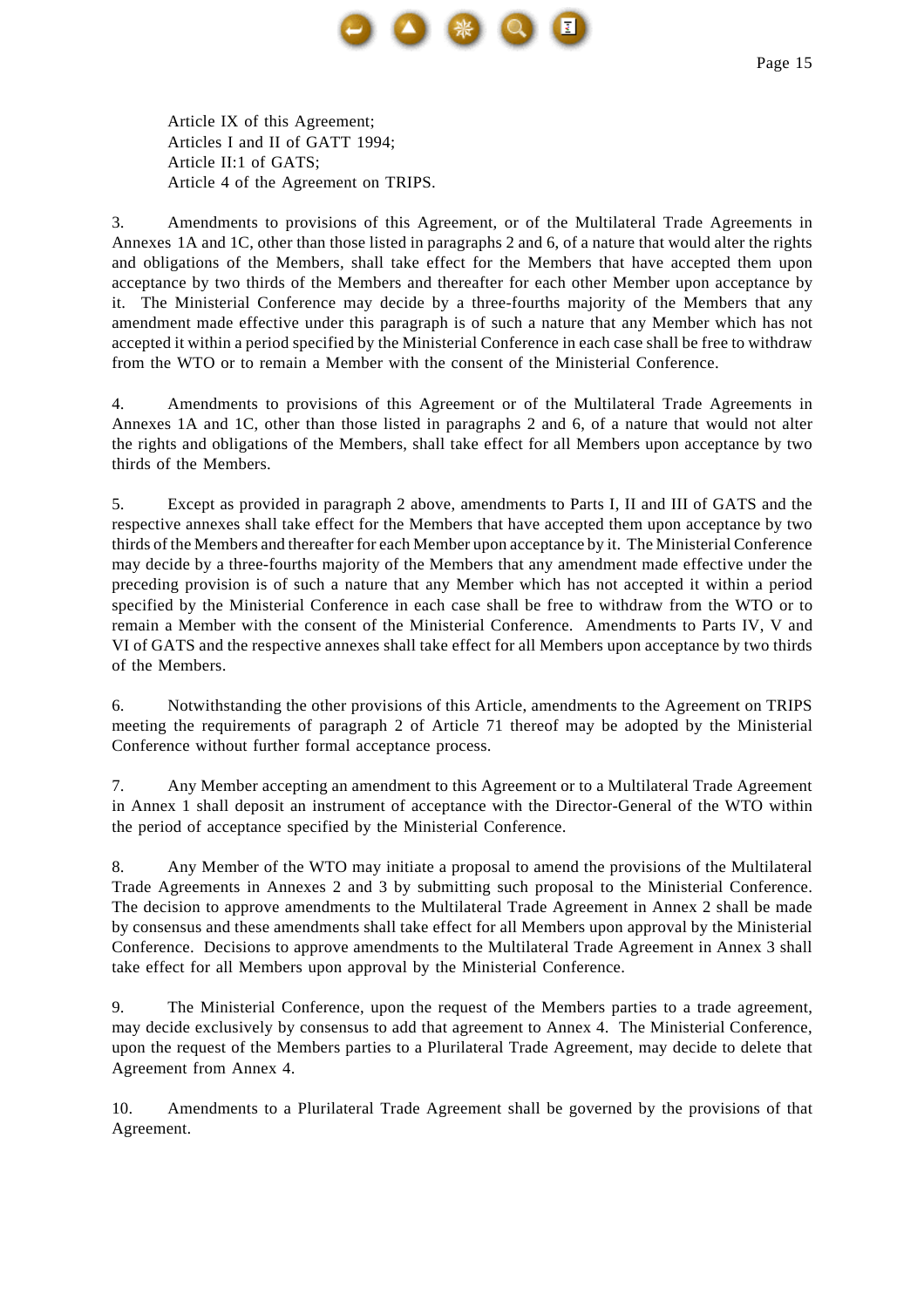### *Article XI*

# *Original Membership*

1. The contracting parties to GATT 1947 as of the date of entry into force of this Agreement, and the European Communities, which accept this Agreement and the Multilateral Trade Agreements and for which Schedules of Concessions and Commitments are annexed to GATT 1994 and for which Schedules of Specific Commitments are annexed to GATS shall become original Members of the WTO.

2. The least-developed countries recognized as such by the United Nations will only be required to undertake commitments and concessions to the extent consistent with their individual development, financial and trade needs or their administrative and institutional capabilities.

# *Article XII*

### *Accession*

1. Any State or separate customs territory possessing full autonomy in the conduct of its external commercial relations and of the other matters provided for in this Agreement and the Multilateral Trade Agreements may accede to this Agreement, on terms to be agreed between it and the WTO. Such accession shall apply to this Agreement and the Multilateral Trade Agreements annexed thereto.

2. Decisions on accession shall be taken by the Ministerial Conference. The Ministerial Conference shall approve the agreement on the terms of accession by a two-thirds majority of the Members of the WTO.

3. Accession to a Plurilateral Trade Agreement shall be governed by the provisions of that Agreement.

# *Article XIII*

# *Non-Application of Multilateral Trade Agreements between Particular Members*

1. This Agreement and the Multilateral Trade Agreements in Annexes 1 and 2 shall not apply as between any Member and any other Member if either of the Members, at the time either becomes a Member, does not consent to such application.

2. Paragraph 1 may be invoked between original Members of the WTO which were contracting parties to GATT 1947 only where Article XXXV of that Agreement had been invoked earlier and was effective as between those contracting parties at the time of entry into force for them of this Agreement.

3. Paragraph 1 shall apply between a Member and another Member which has acceded under Article XII only if the Member not consenting to the application has so notified the Ministerial Conference before the approval of the agreement on the terms of accession by the Ministerial Conference.

4. The Ministerial Conference may review the operation of this Article in particular cases at the request of any Member and make appropriate recommendations.

5. Non-application of a Plurilateral Trade Agreement between parties to that Agreement shall be governed by the provisions of that Agreement.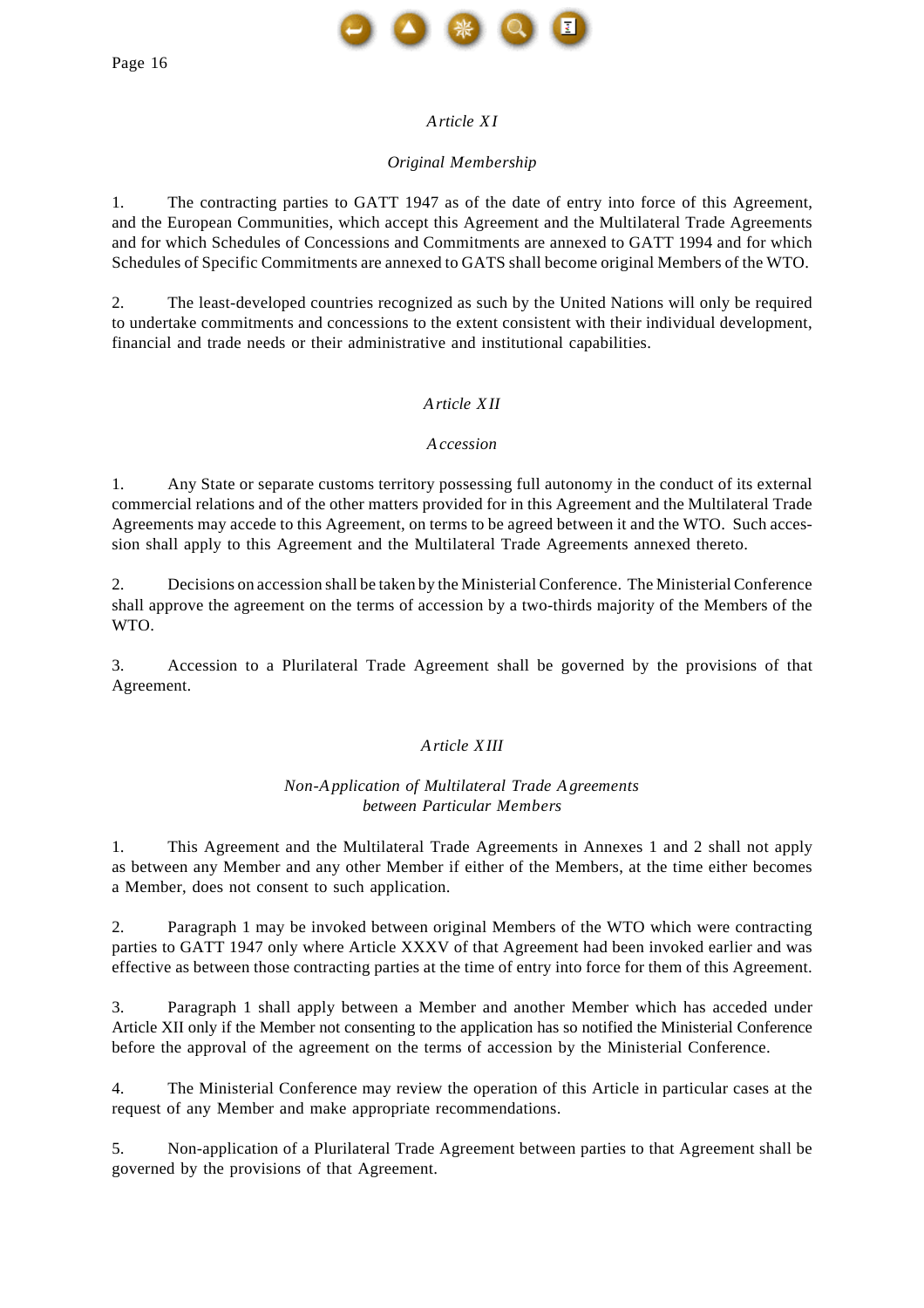# *Article XIV*

### *Acceptance, Entry into Force and Deposit*

1. This Agreement shall be open for acceptance, by signature or otherwise, by contracting parties to GATT 1947, and the European Communities, which are eligible to become original Members of the WTO in accordance with Article XI of this Agreement. Such acceptance shall apply to this Agreement and the Multilateral Trade Agreements annexed hereto. This Agreement and the Multilateral Trade Agreements annexed hereto shall enter into force on the date determined by Ministers in accordance with paragraph 3 of the Final Act Embodying the Results of the Uruguay Round of Multilateral Trade Negotiations and shall remain open for acceptance for a period of two years following that date unless the Ministers decide otherwise. An acceptance following the entry into force of this Agreement shall enter into force on the 30th day following the date of such acceptance.

2. A Member which accepts this Agreement after its entry into force shall implement those concessions and obligations in the Multilateral Trade Agreements that are to be implemented over a period of time starting with the entry into force of this Agreement as if it had accepted this Agreement on the date of its entry into force.

3. Until the entry into force of this Agreement, the text of this Agreement and the Multilateral Trade Agreements shall be deposited with the Director-General to the CONTRACTING PARTIES to GATT 1947. The Director-General shall promptly furnish a certified true copy of this Agreement and the Multilateral Trade Agreements, and a notification of each acceptance thereof, to each government and the European Communities having accepted this Agreement. This Agreement and the Multilateral Trade Agreements, and any amendments thereto, shall, upon the entry into force of this Agreement, be deposited with the Director-General of the WTO.

4. The acceptance and entry into force of a Plurilateral Trade Agreement shall be governed by the provisions of that Agreement. Such Agreements shall be deposited with the Director-General to the CONTRACTING PARTIES to GATT 1947. Upon the entry into force of this Agreement, such Agreements shall be deposited with the Director-General of the WTO.

# *Article X V*

# *W ithdrawal*

1. Any Member may withdraw from this Agreement. Such withdrawal shall apply both to this Agreement and the Multilateral Trade Agreements and shall take effect upon the expiration of six months from the date on which written notice of withdrawal is received by the Director-General of the WTO.

2. Withdrawal from a Plurilateral Trade Agreement shall be governed by the provisions of that Agreement.

# *Article X VI*

# *Miscellaneous Provisions*

1. Except as otherwise provided under this Agreement or the Multilateral Trade Agreements, the WTO shall be guided by the decisions, procedures and customary practices followed by the CONTRACTING PARTIES to GATT 1947 and the bodies established in the framework of GATT 1947.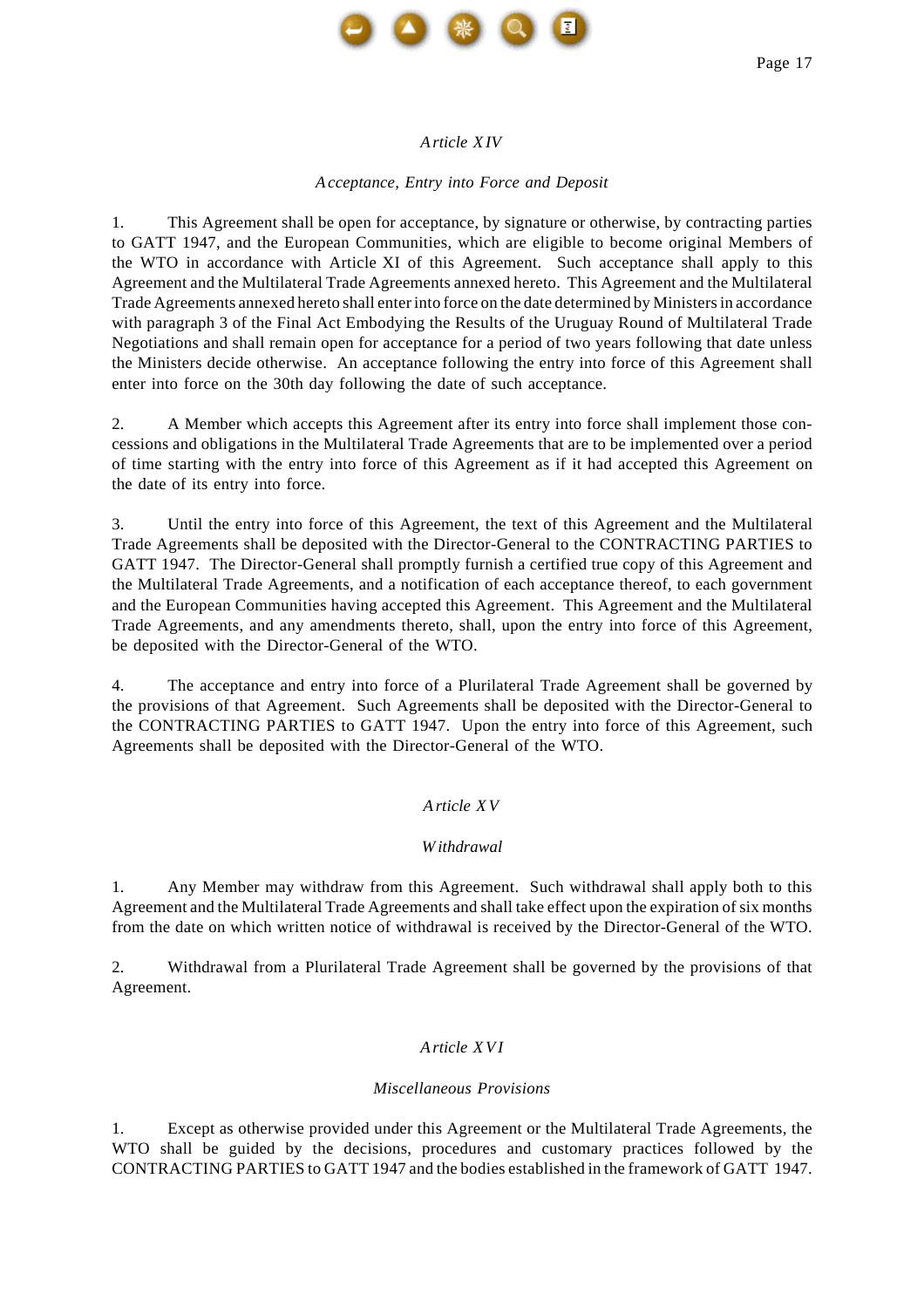2. To the extent practicable, the Secretariat of GATT 1947 shall become the Secretariat of the WTO, and the Director-General to the CONTRACTING PARTIES to GATT 1947, until such time as the Ministerial Conference has appointed a Director-General in accordance with paragraph 2 of Article VI of this Agreement, shall serve as Director-General of the WTO.

3. In the event of a conflict between a provision of this Agreement and a provision of any of the Multilateral Trade Agreements, the provision of this Agreement shall prevail to the extent of the conflict.

4. Each Member shall ensure the conformity of its laws, regulations and administrative procedures with its obligations as provided in the annexed Agreements.

5. No reservations may be made in respect of any provision of this Agreement. Reservations in respect of any of the provisions of the Multilateral Trade Agreements may only be made to the extent provided for in those Agreements. Reservations in respect of a provision of a Plurilateral Trade Agreement shall be governed by the provisions of that Agreement.

6. This Agreement shall be registered in accordance with the provisions of Article 102 of the Charter of the United Nations.

DONE at Marrakesh this fifteenth day of April one thousand nine hundred and ninety-four, in a single copy, in the English, French and Spanish languages, each text being authentic.

### Explanatory Notes:

The terms "country" or "countries" as used in this Agreement and the Multilateral Trade Agreements are to be understood to include any separate customs territory Member of the WTO.

In the case of a separate customs territory Member of the WTO, where an expression in this Agreement and the Multilateral Trade Agreements is qualified by the term "national", such expression shall be read as pertaining to that customs territory, unless otherwise specified.